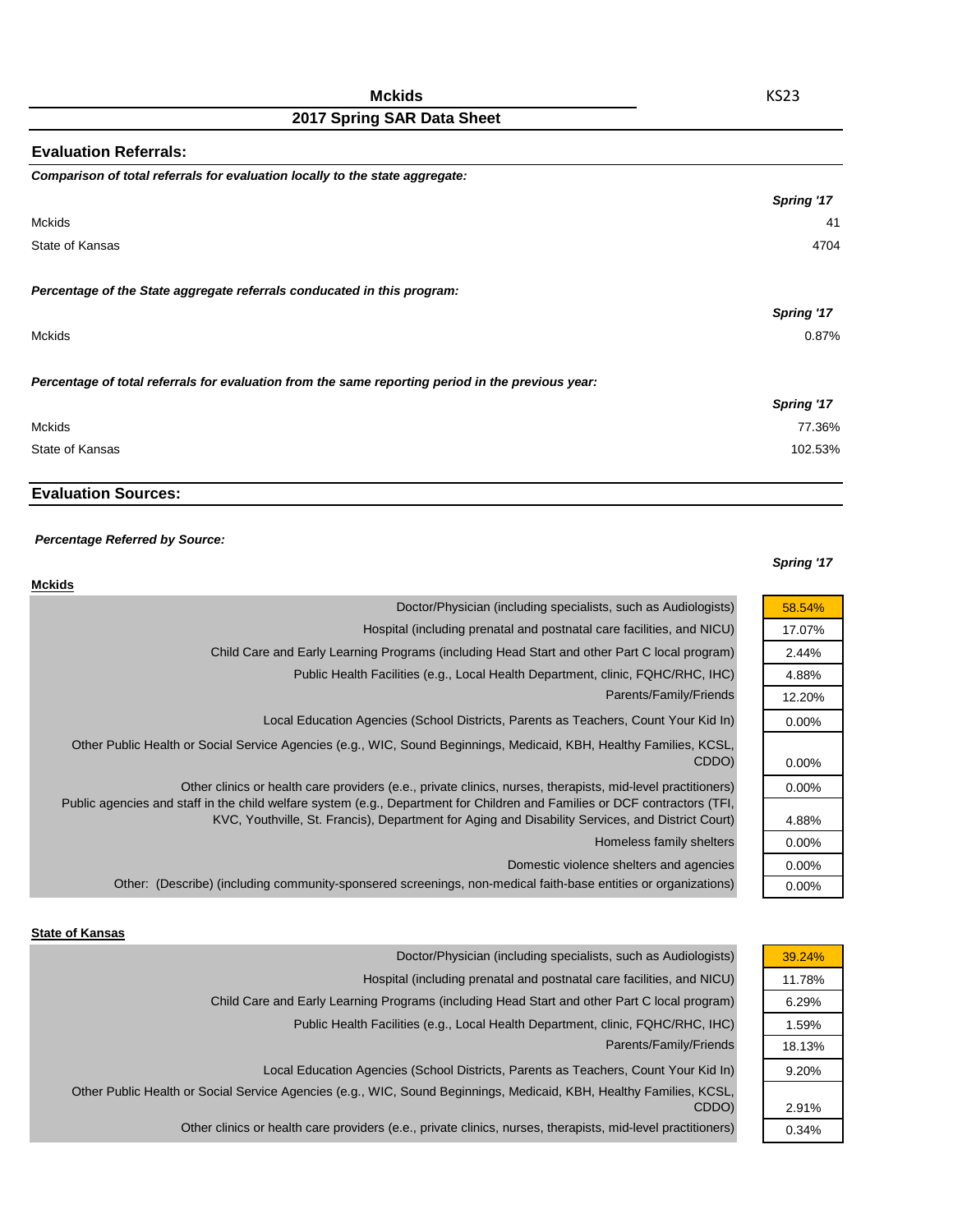| KVC, Youthville, St. Francis), Department for Aging and Disability Services, and District Court)               | 7.99%      |
|----------------------------------------------------------------------------------------------------------------|------------|
| Homeless family shelters                                                                                       | 0.02%      |
| Domestic violence shelters and agencies                                                                        | 0.00%      |
| Other: (Describe) (including community-sponsered screenings, non-medical faith-base entities or organizations) | 2.49%      |
| Total referred but not evaluated:                                                                              |            |
|                                                                                                                | Spring '17 |
| <b>Mckids</b>                                                                                                  | 18         |
| State of Kansas                                                                                                | 1583       |
| Percentage of referrals that were not evaluated:                                                               |            |
|                                                                                                                | Spring '17 |
| <b>Mckids</b>                                                                                                  | 43.90%     |
| State of Kansas                                                                                                | 33.65%     |
| Percentage of reasons for not completing evaluations:                                                          |            |
|                                                                                                                | Spring '17 |
| <b>Mckids</b>                                                                                                  |            |
| <b>Family Declined</b>                                                                                         | 44.44%     |
| Moved                                                                                                          | 5.56%      |
| <b>Could Not</b>                                                                                               |            |
| Locate Family                                                                                                  | 0.00%      |
| In Process                                                                                                     | 50.00%     |
| Other                                                                                                          | 0.00%      |
|                                                                                                                |            |
| State of Kansas                                                                                                |            |
| <b>Family Declined</b>                                                                                         | 24.64%     |
| Moved                                                                                                          | 3.60%      |
| Could Not                                                                                                      |            |
| Locate Family                                                                                                  | 22.17%     |

**Timelines:**

| Percentage of referrals not meeting seven-day timeline:       |            |
|---------------------------------------------------------------|------------|
|                                                               | Spring '17 |
| <b>Mckids</b>                                                 | $0.00\%$   |
| State of Kansas                                               | 0.00%      |
| Percentage of IFSPs not developed within the 45-day timeline: |            |
|                                                               |            |
|                                                               | Spring '17 |
| <b>Mckids</b>                                                 | 17.65%     |
| State of Kansas                                               | 19.17%     |
|                                                               |            |
| Local Program Proportionate Size Comparison:                  |            |
| <b>Six-Month Cumulative Count</b>                             |            |

In Process  $\frac{49.59\%}{0.00\%}$ 

 $0.00%$ 

|                 | <b>Spring '17</b> |
|-----------------|-------------------|
| Mckids          | 78                |
| State of Kansas | 7314              |